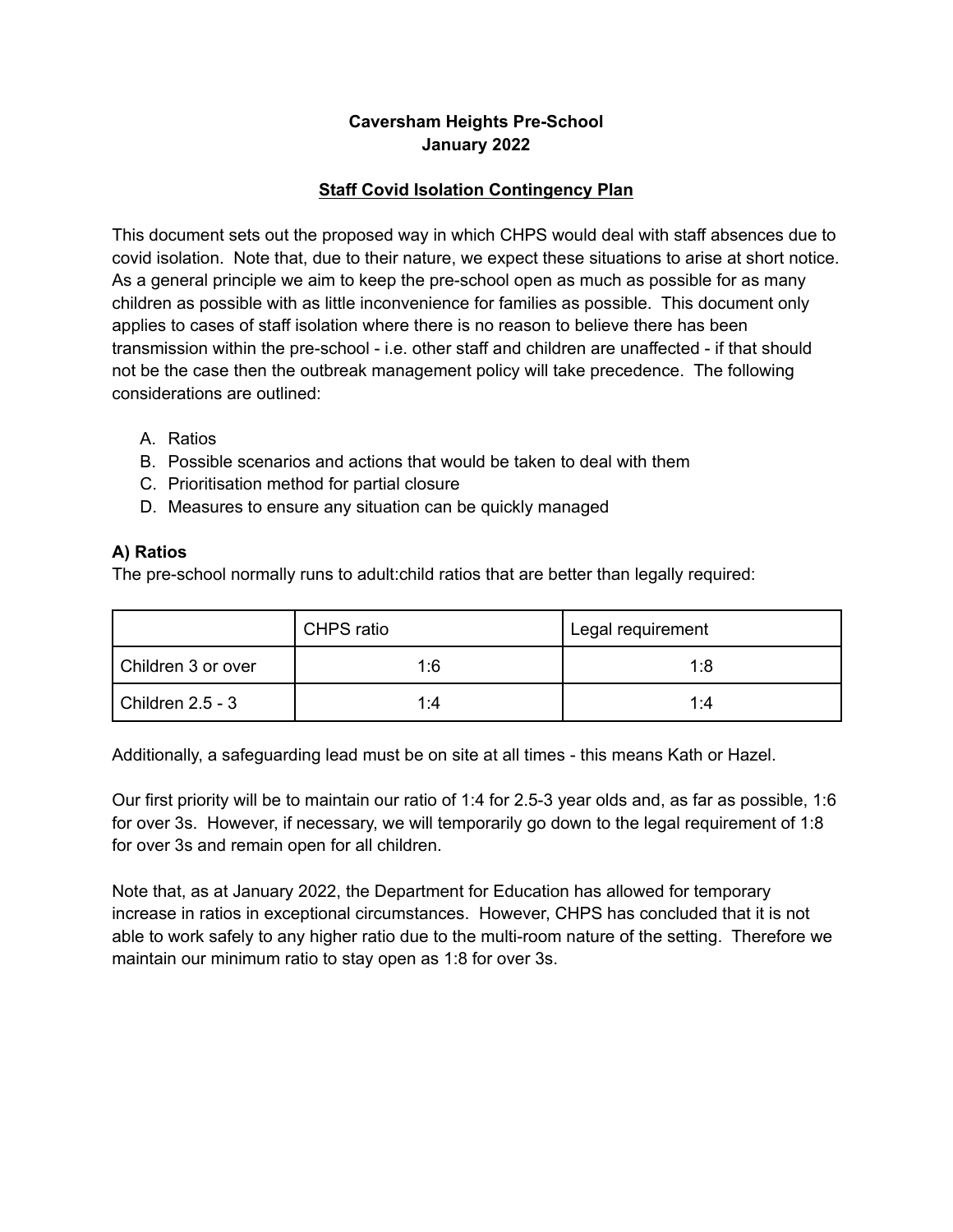# **B) Sequential Scenarios and Actions**

|                         | <b>Scenario</b>                    | <b>Description</b>                                                                                                                                                | <b>Action</b>                                                                                                                             |
|-------------------------|------------------------------------|-------------------------------------------------------------------------------------------------------------------------------------------------------------------|-------------------------------------------------------------------------------------------------------------------------------------------|
| 1                       | <b>Maintain CHPS</b><br>Ratios     | One member of staff in isolation<br>or two in isolation whose shift<br>patterns are complementary to<br>those still working                                       | Other staff will cover to maintain<br><b>CHPS ratios. Pre-school</b><br>remains fully open.                                               |
| 2a                      | Move to legally<br>required ratios | Two members of staff in isolation<br>with non-complementary shift<br>patterns.                                                                                    | Maintain legally required ratios<br>at all times (higher if possible for<br>some hours). Pre-school<br>remains fully open.                |
| 2 <sub>b</sub>          | Special case:<br>closure           | The two members of staff in<br>isolation are Kath and Hazel                                                                                                       | Pre-school must close until Kath<br>or Hazel are able to return                                                                           |
| 3a                      | Seek parent help*                  | A small number of hours (e.g.<br>1-5) cannot be maintained due to<br>staff isolation                                                                              | Parent volunteers to cover gaps                                                                                                           |
| 3 <sub>b</sub>          |                                    | Last minute notice of staff<br>isolation means that legal ratios<br>cannot be met at very short<br>notice (e.g. positive test in the<br>morning before a session) | A parent volunteer covers a full<br>session(s) on an emergency<br>basis, buying time to deal with<br>the situation                        |
| 3c                      | Seek agency<br>cover               | Partial closure looks imminent                                                                                                                                    | Contact agencies and ask for<br>emergency cover. However, it is<br>not expected the cover would<br>be obtained in the current<br>climate. |
| $\overline{\mathbf{4}}$ | Close for some<br>children         | Too many members of staff in<br>isolation to maintain legal ratios                                                                                                | According to pre-agreed criteria,<br>notify some children that they<br>cannot attend until staff return<br>from isolation.                |
| 5                       | Close                              | Too many staff in isolation to be<br>able to open the school safely                                                                                               | Close the pre-school until it can<br>reopen partially or fully                                                                            |

\*Parents can be part of the adult:child ratio. However, without DBS checking cannot be left in a room with children without other members of staff. This is manageable for short periods of time.